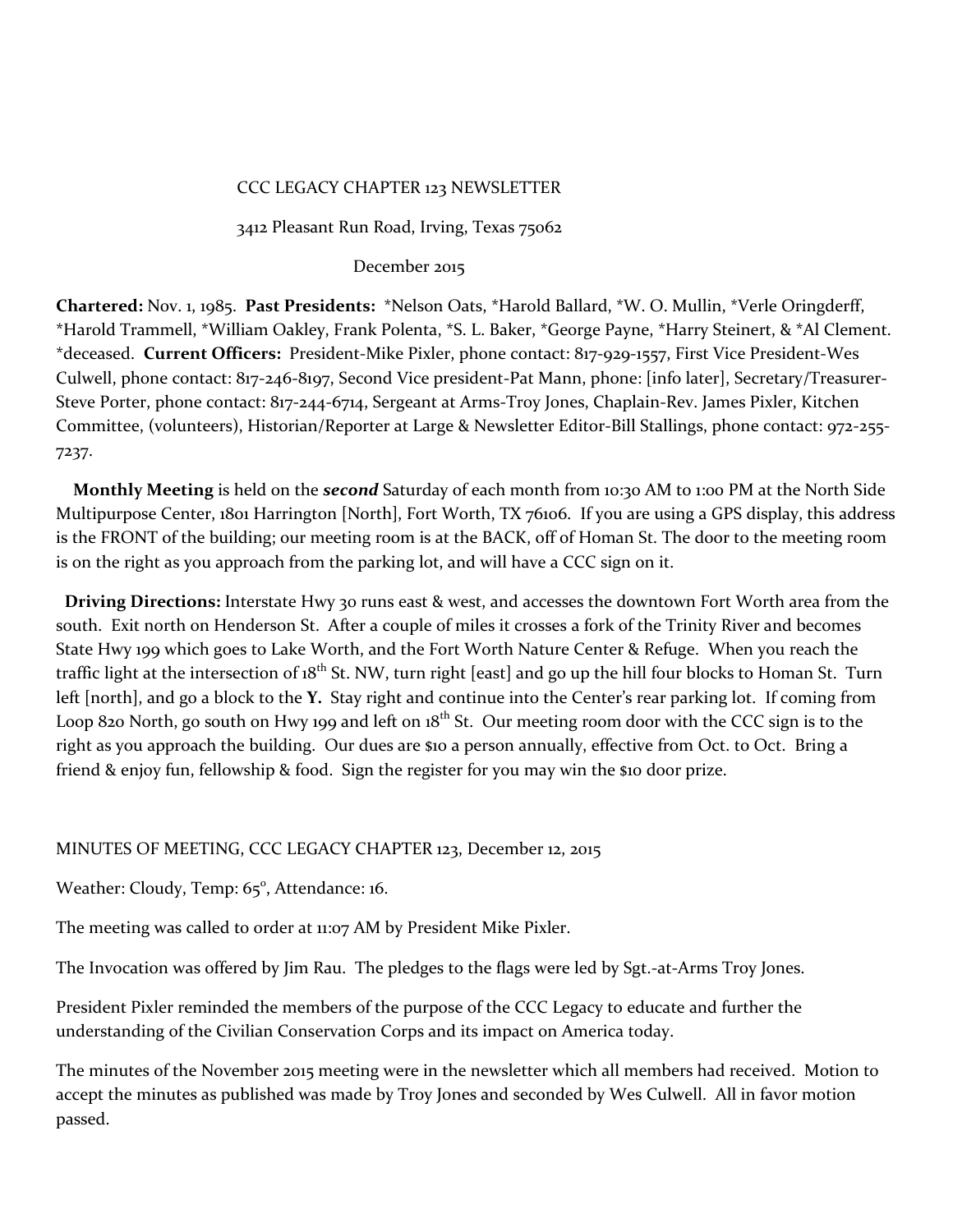The financial report was given by Secretary/Treasurer Steve Porter. Motion to accept the report as given was made by Corky James and seconded by Pat Mann. All in favor motion passed. Porter stated that the status of Chapter 123 as a tax exempt organization under Internal Revenue Code Section  $\pi o_1(c)(3)$  had been reinstated effective October 2, 2015, by an approval letter dated December 3, 2015.

Birthdays in December are Merle Timblin, who turned 94 on Dec. 1st, James Garner, who was 96 on Dec. 14<sup>th</sup>, and young Larka Tetens who acknowledged she will be fifty-something on Dec. 19<sup>th</sup>. Members sang Happy Birthday to Larka. Apologies to Norris "Rusty" Rodgers for failing to list his  $95^{th}$  Birthday on November  $9^{th}$ , 2015.

President Pixler reiterated that members who have not paid dues for 2016 must be dropped from the Chapter roster on December 31, 2015.

Wes Culwell, 1<sup>st</sup> Vice President and co-chairman of the CCC Legacy Gathering TEXAS 2016 committee, brought the members up-to-date on planning efforts for the event. Members are urged to offer ideas for funding the event, such as prospective sponsors, items to be donated for silent auction and raffles, and possible vendors for booths if booths are available.

Various members read in-turn parts of the poem known as "Twas the Night before Christmas." The tradition was started by the late Curtis Greer, former Secretary/Treasurer of Chapter 123. Gifts brought by members and placed under the Christmas tree were then exchanged.

The can was passed for donations to Chapter operations. The door prize was won by Wanda Jones who used it to pay on her future dues.

The blessing was offered by Jim Rau. A motion to adjourn was made by Corky James and seconded by Gary Mitchell. President Pixler adjourned toe meeting at 12:26 PM. The Christmas meal served by the Kitchen Committee was enjoyed by Chapter family and friends.

Respectfully submitted,

Steve Porter, Sec/Treasurer

# **A PLEA**

Echoing President Pixler's statement above, we need to remind our members to please renew their membership in our CCC Legacy Chapter 123. It's only \$10 for a whole year, and even though most of us are on fixed incomes, we hope you believe that the \$10 is worth it. We also strongly encourage you to renew your \$20 membership in CCC Legacy National. Each group is highly supportive of the other, and together we can have an impact on keeping the memory and ideals alive of the Civilian Conservation Corps.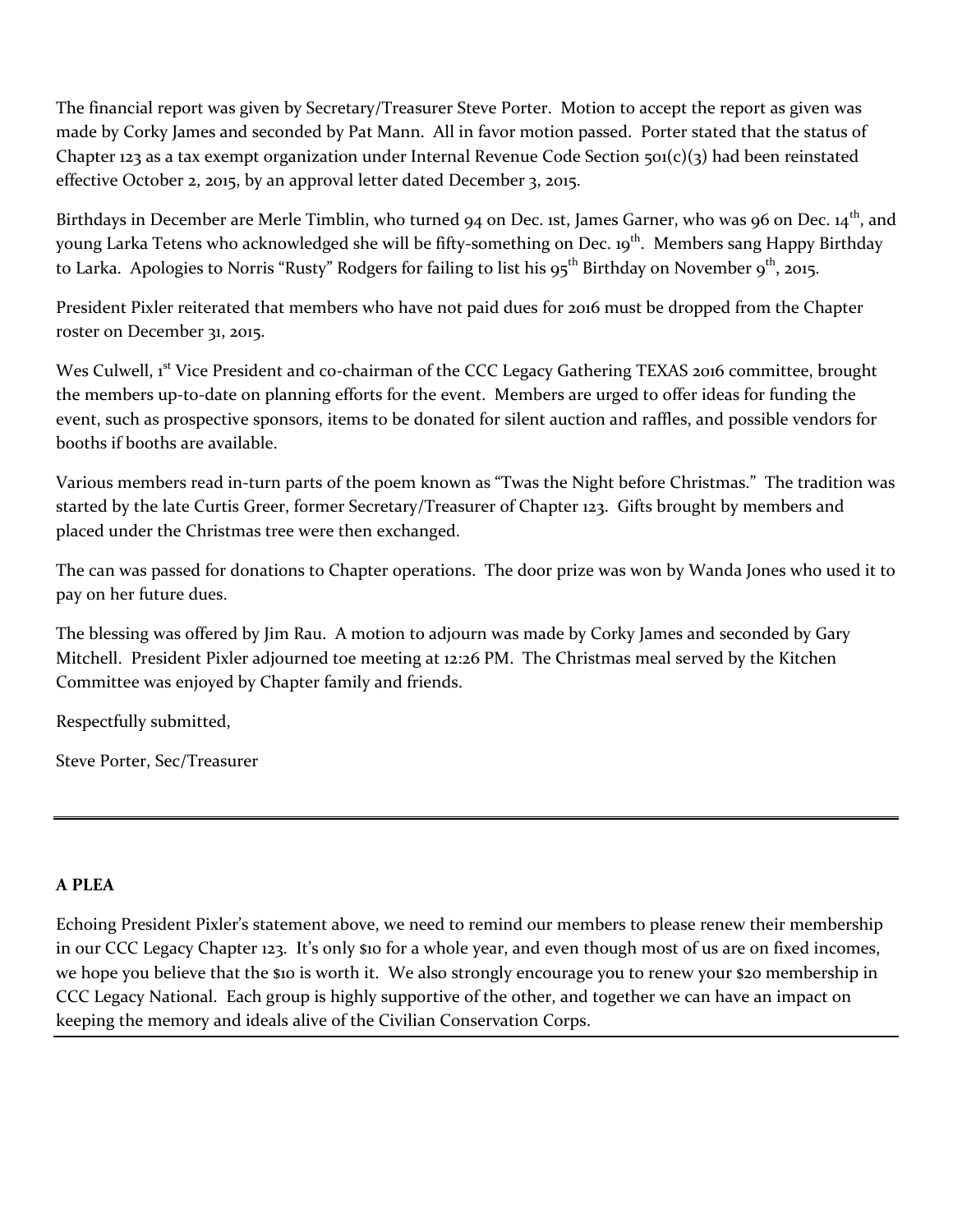# **A CCC BOY SPEAKS OUT**

We recently came across a letter in our files written in the year 2000 by a CCC Boy. Roy writes from his home in Belen, New Mexico, a small town about 35 miles south of Albuquerque. What he has to say, his writing is heartfelt and he does not pull any punches.

"March 31, 2000, marks the sixty-seventh anniversary of the founding of the Civilian Conservation Corps, which was made up of 225,000 World War I Veterans, plus over three and one-quarter million youths between the ages of 17 and 28 years. During the three and one-half years between the Stock Market crash and the creation of the Corps, these men would pay a very dear price that would forever affect their lives. In the case of the WW I Veterans, many would march on Washington in 1932 in an attempt to get early payment of their promised War Bonus. They effected a peaceful demonstration towards this end; they erected a shanty town in which to live on the U.S. Capitol grounds. All this became a major embarrassment for the Hoover Administration.

These men were facing extremely dire straits; they were hungry and in need. Instead of helping them, Army Chief of Staff Douglas MacArthur branded them as communist trouble makers, and unleashed the U.S. Army on them with bayonets, tanks and cavalry in the wee hours of the night; drove them from the field and sacked and burned their dwellings and belongings. I was about fourteen, selling papers on the streets, when this happened. I could not believe the headlines. I feel very strongly that this Government owes these men an apology, even though there are only a few of them left. I knew some of these men that suffered injuries from mustard gas, they were a horrible sight to see; I can still hear their struggles to breathe.

For the young men that made up the Corps, a great number had to drop out of school in order to provide for their families. The end result of all this: the average grade level for the entire Corps was at the eighth grade level. During the past three decades, I have gathered stories from these men as to how they and their families survived those first three and one-half years of the Depression. What I heard borders on the unbelievable. One fellow told me recently that his mother would get her seven children out of bed at 4:00 AM, the entire family would go to some horse stables, break apart the pieces of manure and glean out the whole grains of undigested oats or corn; this was their means of survival. Another man, raised in the Dakotas, told me his family survived by harvesting tumble-weeds in their early growth stage, chopped them up like green beans and canned them for winter use and ate them in summer for as long as they lasted. As for myself, I still hear the sobbing of my siblings as they cried themselves to sleep because of the hunger in their bellies.

The origins of the three and one-quarter million young men of the Corps were from the 25% of the Nation's unemployed. During the nine and one-third years of their existence, the men of the Corps restored this Nation. Over 360 Civil War battle fields and 4000 historic structures were restored; four billion trees were planted; they constructed 60,000 buildings, 38,500 bridges and the Great Smokey Mountain and Bandelier National Parks – even the Presidential retreat, Camp David. Thousands of miles of roads, trails, fences, telephone and electrical lines, dams, reservoirs, and lakes were built or restored.

The Corps greatest project was restoration of the "Dust Bowl" region on the Great Plains. They furnished the labor that surveyed and staked out the contoured furrows for the farmer to follow in order to contain the erosion of our precious soils, planted wind-breaks to harness the wind, hauled and spread limestone to sweeten the earth again, sodded and reseeded thousands upon thousands of acres, repaired the washed out gullies and built checkdams. This part of the country is now once again the great producing "Bread Basket" of America.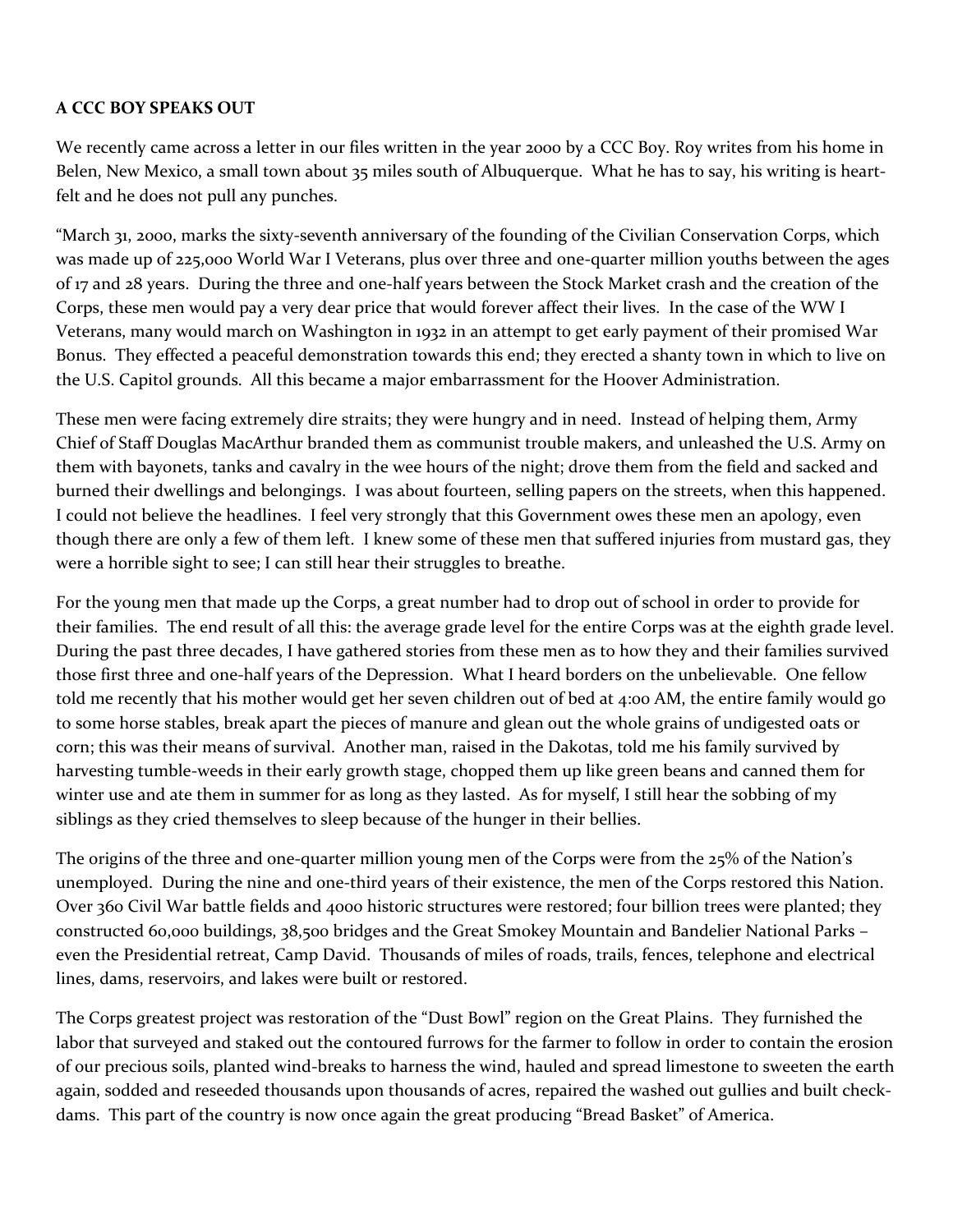On January 8, 1937, President Franklin D. Roosevelt called on the Congress for an increase to 158,000 officers and men for the U.S. Army, which included the Air Corps at that time. By the year's end, two and one-half million men were in or had passed through the Corps. They had learned vocations that would be extremely useful to the military at the outbreak of hostilities with the axis powers four years later. In my opinion, they were a readymade cadre absorbed into our armed forces during the first two years of conflict. They, in fact, became a large part of the backbone forces of that early conflict.

The CCC was swallowed up by the armed forces. I believe they made up 25% of that group. They perhaps made up 62% of all those American forces that defended Bataan and Corregidor, plus the U.S. Marines that invaded Guadalcanal. John Basilone, an ex-CCC enrollee, was awarded the Congressional Medal of Honor, plus the Navy Cross for his defense of his position. Another ex-CCCer, Tony Stein, was awarded the Congressional Medal of Honor for his initial assault on Mt. Surbachi on Iwo Jima. Two others, Michael Strank and Ira Hamilton Hays, helped raise the flag atop Mt. Surbachi. Hays was the only one of the four that returned alive to American soil. He too became a casualty of the Flag Raising; he was returned to the States and assigned to selling war bonds. He simply could not allow himself to be portrayed as an American hero by the mere fact he had raised the flag. He took to drink and died in a gutter in Chicago. In my opinion, he was a Hero of the first order.

In October of 1983, the CCC Alumni Association held it 50<sup>th</sup> Anniversary Convention at Eagle River, Wisconsin. Prior to that date, we invited President Reagan, Vice President Bush, and the Secretary of Interior to address and honor the three and one-half million Corpsmen for their great contribution to this nation and its freedom. They all declined as had each subsequent President since our yearly conventions began. Shortly after Reagan declined, he crossed the Atlantic to pay tribute to the dead German SS. For nothing else, the Presidents should have thanked the CCC for constructing Camp David, the retreat they all seem to have enjoyed for the past 67 years. High ranking government officials seem to pay tribute and bestow honors to show business personalities and sports teams. For all the men who labored to rebuild this Nation, who suffered and died to help preserve freedom, there has never been even a "Thank You" for a job well done. From the time Reagan started running for office, all he could talk about were American values. Something is wrong, for in no way can I correlate his sense of values to those we, the CCCers, lived our lives by.

To the Nation's historians, to our elected leaders, and the heads of our education systems, you all should hang your collective heads in shame for the treatment accorded these men and the trashing of our history. Case in point: Mr. Tom Brokaw recently published his book *The Greatest Generation.* He completely deleted these three and one-half million men who made up the CCC. In all probability, for all the years he has lived, he walked the trails, camped in some of the 800 state parks, fished in the thousands of lakes we created and did not know from where these things came. In my opinion, he simply did not know anything about us. Tom Brokaw, we harbor no hard feelings, you are a victim along with the baby boomers and all the generations since.

I close this article with a poem I composed while driving across southern Kansas on Route 54 westward on my return from our 50<sup>th</sup> Anniversary. This area was the approximate center of the Dust Bowl. The poem tells the story of these CCC men, together with what happened to many of them. Following that, is an expression regarding our legacy. Both the poem and what I call our "epitaph" I wrote in 1983. America, I say this to you: We were your true and faithful sons, we served you in hunger and hopelessness. We never faltered or lost our faith. The bodies of our comrades are in the depths of the seas, on a thousand far away battle fields and in local grave yards all over America. All we have ever asked of you is recognition for our service.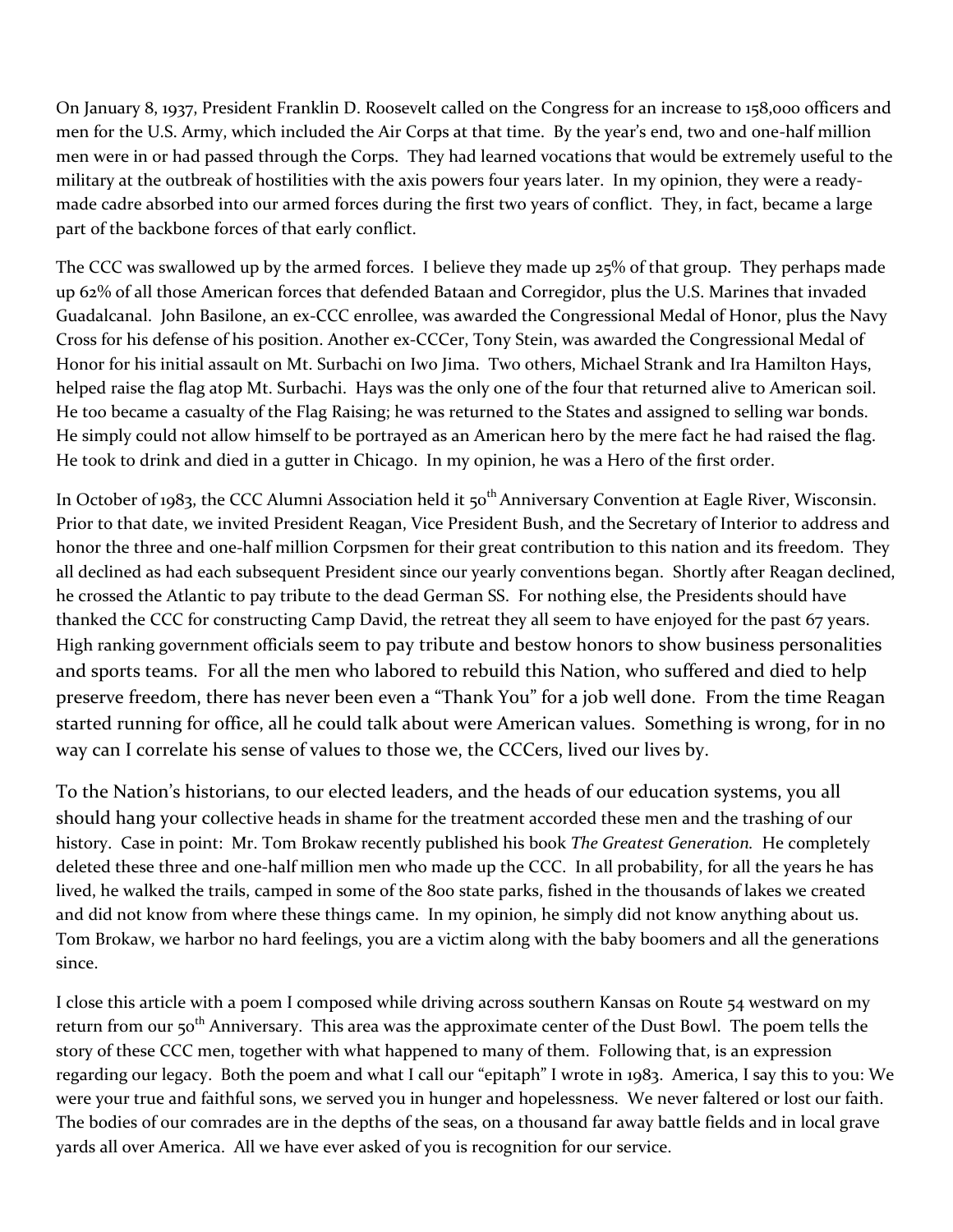#### The Poem:

I gaze across vast fields of grain That spread for beyond these western plains Where contoured furrows weave and flow To yonder hills you know of yore

Where in your youth you labored so To plant the trees, reclaim the land You did so many things that stand

And as you labored there "Oh did you hear that distant thunder in the air?"

It called for you "Oh silent ones" from far off shore you never knew

You would know the sound of shot and shell Screams of death, the firey hell

For four long years, you struggled there You dreamed of home and things to be But dreams are never as they seem And now you sleep on far off shores

And in this place you called your home Those trees you planted now reach the sky They spread to yonder mountains high Where even eagles dare to fly

Oh hear their screams Remember Me, Remember Me"

#### The Epitaph:

To the future generations of Americans….we men of the CCC, who labored to restore this great mother land….pass it into your hands. Her productivity fuels the torch of freedom. Neglect and weaken her and the flame will die, and you shall surely perish. Keep her production of natural resources strong and she will reward you and keep you free forever. If you future generations see fit to raise voices in song of praise for us, we will consider this our reward.

--from "a Proposed Plaque for a CCC Memorial"